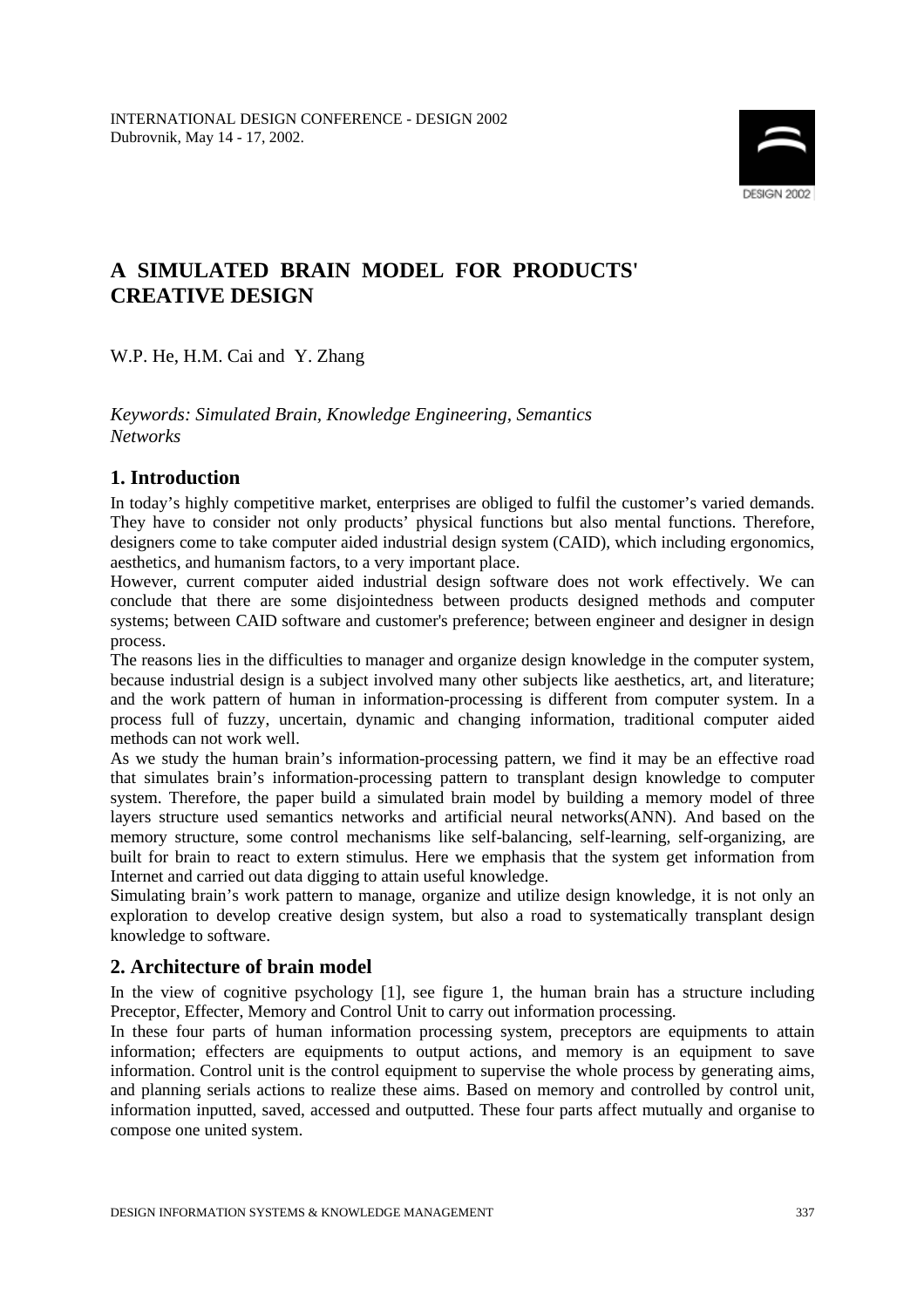

**Figure 1. Basic structure of brain in view of cognitive psychology**

In macroscopic, brain has some functions like associate, image, compare, judge, abstract, generalize, dream, language, problem-solving etc. In view of extern environment, the whole process of brain is just stimulus (external information inputted)-react (actions outputted). In microcosmic, the information processing process can be think as following: external information inputted be transferred into nerve impulses by different kinds of preceptors, when nerve impulses been conducted into brain cortex, relations of nerve cells replace the nerve impulses of expressing information inputted, and then on the base of these relations of nerve cells, information processing are carried out. In generally, it is also stimulus-reaction mechanism that every nerve cell is excited or suppressed when get impulses from other nerve cells. The basic function of brain is stimulus-reaction, only when a great deal nerve cells get information and enrich its' knowledge, brain can associate, image, compare, judge, abstract, generalize, dream, language, problem-solving in practice life.

Therefore, we build a brain-style information-processing model on the base of stimulus-reaction mechanism. Figure2 show the computational model of stimulated brain.



**Figure 2. The computational model of stimulated brain**

We can describe the working process of model as: external things input stimulus by preceptor, after filtering by attention, these have strong strength or needed is save in sense memory. Then some semantic fragments is build in work memory, then, brain begin to search and match these fragments in long memory to get some need data, information, knowledge. At last, results are put to kinaesthesia memory, and based on these kinaesthesia memory, some action is arrange to react to external things.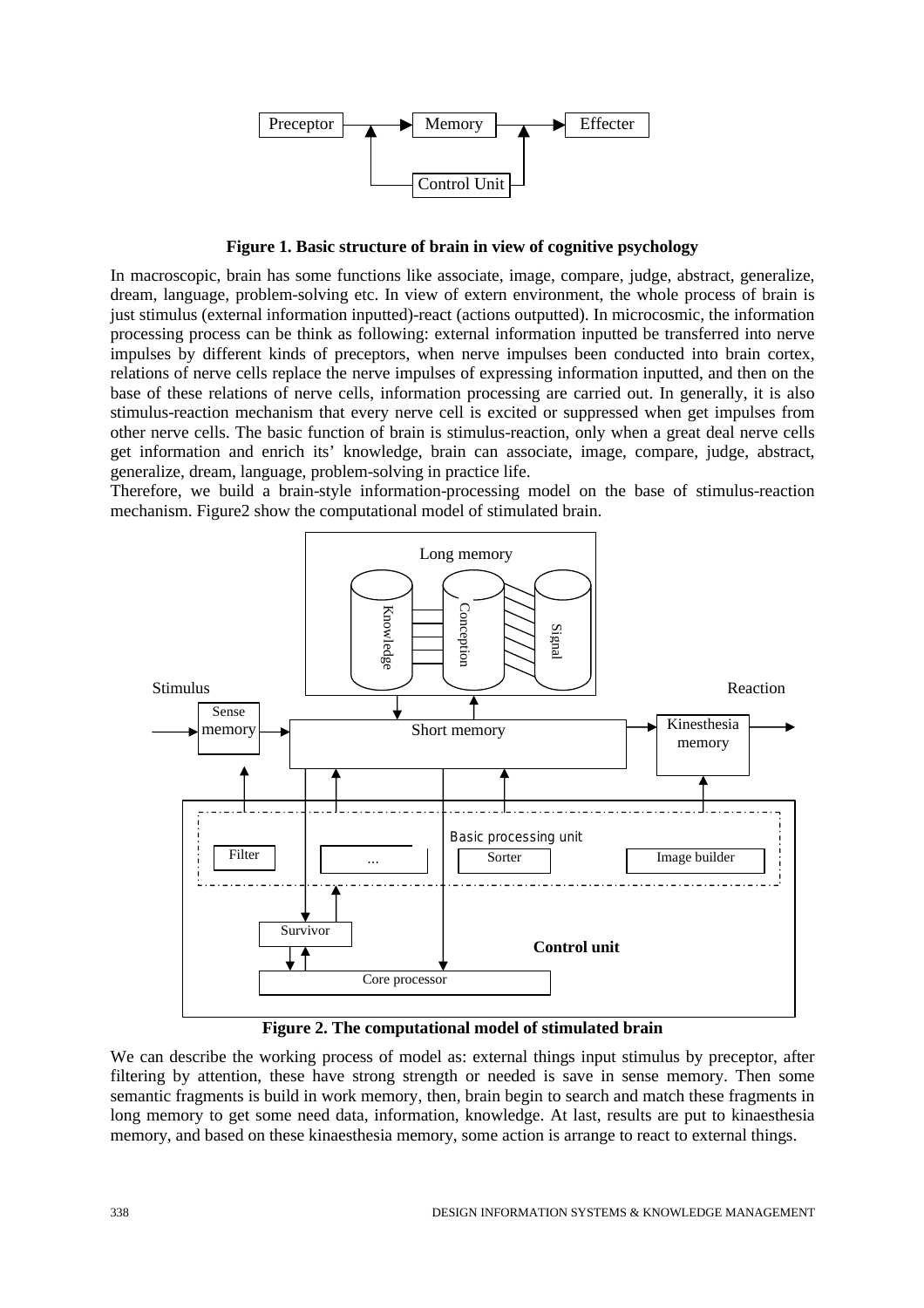### **3. Memory of brain model**

Memory is the place brain saved information. Generally speaking, memory consist of three kinds of memory, they are temporary memory, long memory and work memory.

Temporary memory: including sense memory and kinaesthesia memory, it last shortly, and keep temporary information related to preceptors or effecters.

Long memory: keep some memory last long time, it consist of all kinds of information like knowledge, rules, procedure etc. Most of nerve cells saved information are in relatively rest state, only a few nerve cells can because active and enter into work memory.

Work memory: it is the workstation that brain process information, generally speaking, work memory consist of some work memory and some special procedures.

Here, we build a stimulated model to represent knowledge and information in computer. It has a three layers structure of signal layer, conception layer and knowledge layer.

#### **3.1 Signal layer**

Signal layer is related to stimulus directly, one nerve cell save a signal or a stimulus. The signal layer consist of four basic processing procedures as signal accepting, signal saving, signal accessing, nerve cell reaction.

With the aim to save data in database of computer, signal is build by a three factors array.

$$
Signal = f (Object, Relation, Value)
$$
\n
$$
(1)
$$

In (1), object is key factor. Relation consist of "kind", "case", "property", Therefore, signal can represent some fact like" dog is a kind of animal"(kind relation), "Toni is a dog"(case relation), "dog bay"(property). Value can be number, fuzzy value, or be noun, adjective, verb and so on. Here, we must point out that signals can repeat in the layer. If there are many repeat signals in layer, the information of signal is easy to access, that is, can remember easily.

Here show an example of database fragment saved signals, see Table 1.

| Key signal Name | Signal relations         | Value    |
|-----------------|--------------------------|----------|
| lumber          | Kind                     | material |
| mental          | <b>Strength Property</b> | hard     |
| plastic         | Kind                     | material |
| lumber          | <b>Texture Property</b>  | rustic   |
| yellow          | Case                     | sunlight |
| circle          | Kind                     | shape    |
| plastic         | <b>Sense Property</b>    | lively   |
| $\cdots$        | $\cdots$                 | $\cdots$ |

**Table 1. An example of database fragments saved signals** 

Following are four basic processing procedures of signal layer:

(1) signal accepting:

Extern information is divided into some independent signals because computational brain used to percept independent property. And after some process like filtering, judgment and so on, signal can be accepted and saved in signal layer.

(2) signal saving:

We save signals according to distance rules. That is, refer to functional axis of brain, we divide signal layer into some data areas. Then we save signals in data area near sense, and signals of closer relations to existing signal are saved firstly.

(3) signal accessing:

Signal accessing is according to rule of activation limitation, when nerve cell get impulse from near cell, if something alike, the nerve cell get to a certain activation limitation and excited, and the signal saved in it can be accessed. Otherwise, the signal cannot be accessed.

(4) reaction of never cell: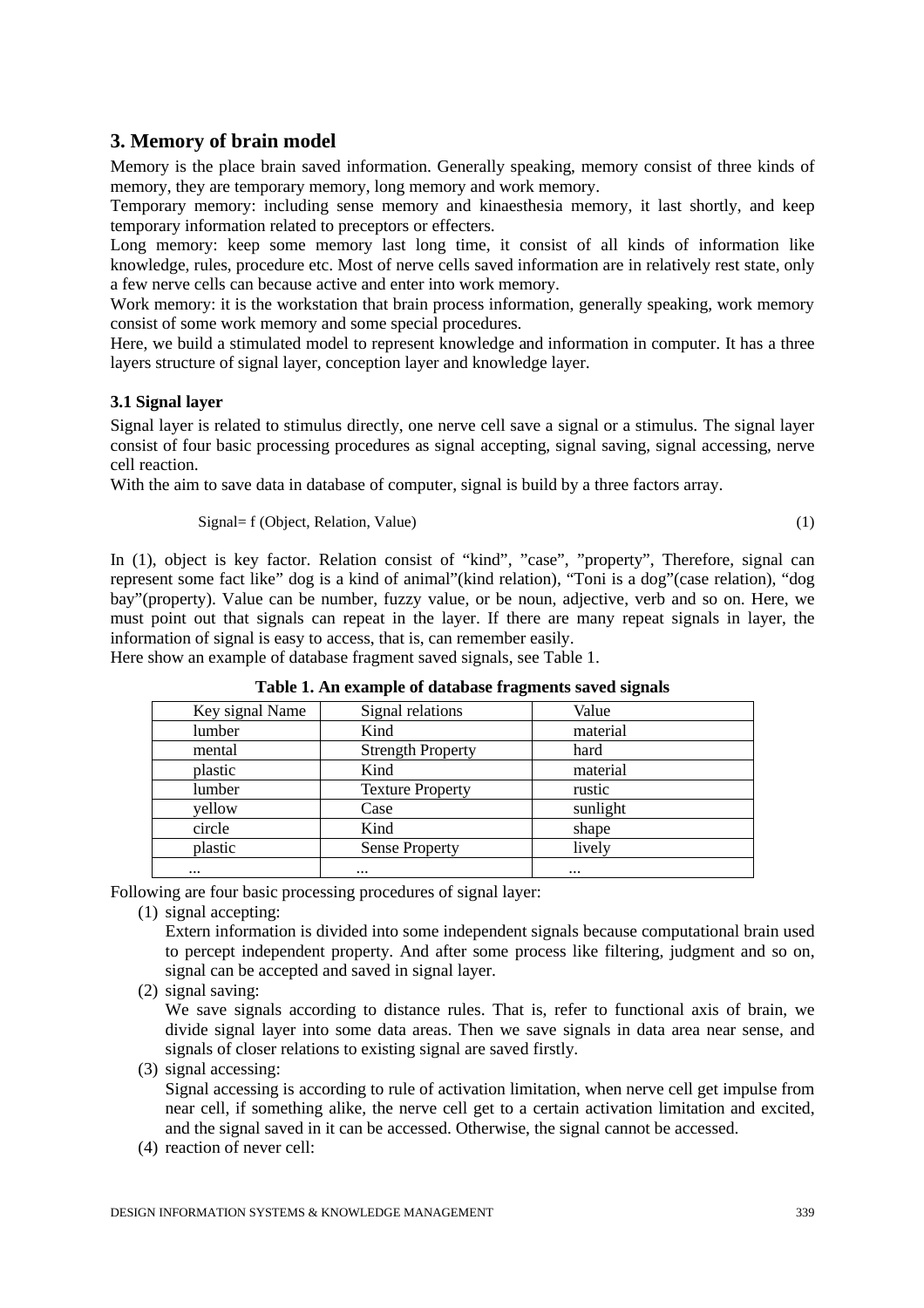Only two kind of reaction a nerve cell can show when get impulse from other never cell, that is excited or suppressed.

#### **3.2 Conception layer**

On the base of signal layer, conception layer is build. Generally speaking, as figure 3 shows, conception can represent as "kind", "case", "property". Therefore, when signals have more and more relations, some conceptions can be built.

We apply spreading activation model ([2][3]) of Collins and Loftus in conception layer. See figure 4 we organize conceptions according to semantics relations. A network node represent conception, link line between two nodes represent relations of two nodes. Shorter line, closer relation is, that show two nodes have more property alike, for example, "apple" has a closer relation with "pear", but has a far relation with "red".



**Figure 3. The semantics representation of conception**

Used spreading activation model, we can stimulate brain associating. When a network node of conception get impulse, the node is excited, then it produce and send impulse to near nodes, and the impulse will spread. The spreading strength of conception will stepwise weaken. When some node get impulse from different source add up to a active limitation, node will evaluate the active network passage, get a result of like or dislike so that to change the spreading strength, that is, make more excited or suppressed.

Therefore, the spreading strength relevant to the link strength, and the link strength relevant to used frequency of link passage. So, link has two property, one is length, one is strength, length represent closer or far relation, strength represent easy or hard when transfer impulse. Based on these definitions, associate, analogy functions of conception can be stimulated, and these two functions will do a deal for brain to think and work.

### **3.3 Knowledge layer**



#### **Figure 4. spreading activation model**

Knowledge layer is design to represent two kind of knowledge: description knowledge and procedure knowledge. In traditional AI system, proposition and rules are usually used to represent two kinds of knowledge. Here we can safely build knowledge refer to AI system.

Therefore, based on conception layer, we build more complex knowledge in two ways. One, simple conception can apply adjunction, conjugation, disjunction and so on to build complex conception; Other, we build event context by use action as centre conception, and add others conception like people, condition, object, tool, place, time etc. Use basic event representation, some descriptive knowledge and procedure knowledge can be saved in knowledge layer. See Table 2,We can build a whole event description in the memory.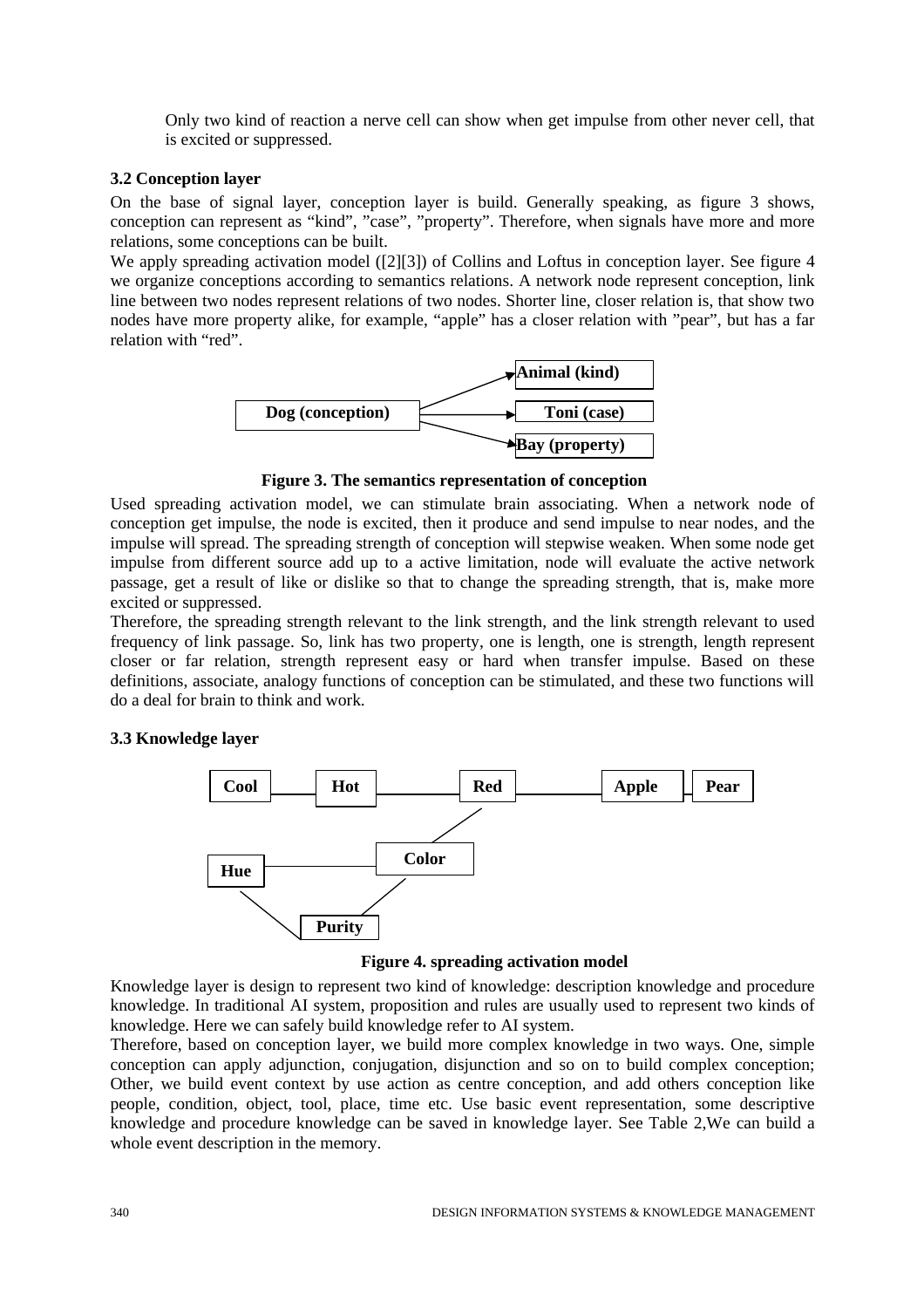| action      | In event, verb is usually used to represented action.     |  |
|-------------|-----------------------------------------------------------|--|
| people      | People who act                                            |  |
| condition   | Condition that event happened                             |  |
| tool        | Thing has evoke or complete this event                    |  |
| place       | Place event happened, generally, two places are involved. |  |
| object      | Object affected by action                                 |  |
| receiver    | People affected by action                                 |  |
| Time        | When, the event happened                                  |  |
| Reliability | Mainly use to express false state                         |  |

#### **Table 2. Parts description of a whole event**

Used three layers, the long memory structure can be built. Much complex, vivid domain knowledge are saved and organized in the memory structure. Based on these knowledge representations, brain could think and do complex work.

### **4. Control Mechanism**

Essentially, behaviours of brain model are some information processing processes in control of some mechanisms. The basic control mechanism is stimulus-reaction outsider brain, and excited – suppressed insider brain. Here we build brain thinking state by BDI (belief-desire-intention) theory, and generate motive to control brain's behaviour so that to carry out information processing.

### **4.1 Self-balancing Mechanism**

Brain is self-balance system. Nerve cells have to obey two control rules to keep this balance.

(1) prevalence principle:

There is a conclusion in physiologic, when very important stimulus act on man, a certain stabilized, centralized excited centre will form in brain. That is prevalence excited centre. The forming of prevalence excited centre will affect other nerve axis and make nerve cells in these areas suppressed. In such case, other nerve axis is difficult to active and attends to information processing process. It is the basic principle that nerve cells have to obey.

(2) excited conservation principle:

Nerve cells insider brain has only two states: excited or suppressed. But according to excited conservation principle, Nerve cells in one axis can not always excite or suppress. These Nerve cells will tire and suppressed after a period of excited time.

Nerve cells in brain are control by both prevalence principle and excited conservation principle. Then, brain is a self-balancing system.

### **4.2 Mental State of Brain Model**

We use belief-desire-intention to descript thinking state of brain. In computer, we build belief-desireintention so as to divide control mechanism to many levels and let them work in different time. Belief can be predefined in brain so as to make sure such prevalence, for example, different predefined belief of esthetician and musician make them grow in different ways. Of course, we must consider satisfaction of an intention very seriously. Otherwise, it is a disaster if intention generated can not be terminated. In [4] [5][6],some useful model are provided, we can safely apply these in our research.

In view of microcosmic, the generation of an intention is also result of nerve cells excited, here list three ways generate intention:

(1) Unbalance of some parts insider brain, for example, consciously learning;

(2) External stimulus transfer to brain axis;

(3) Nerve cells in some area automatically excited after a long suppressing time.

Generally, brain is a self-balance system, it drive directly by inner state, extern stimulus just change some balance to drive it indirectly.

### **4.3 Growth Mechanism**

It is very important for brain model growing to enhance its knowledge or intelligent. Brain's growth can divide into three stages as accept stimulus, enrich memory and build thought. The growth process